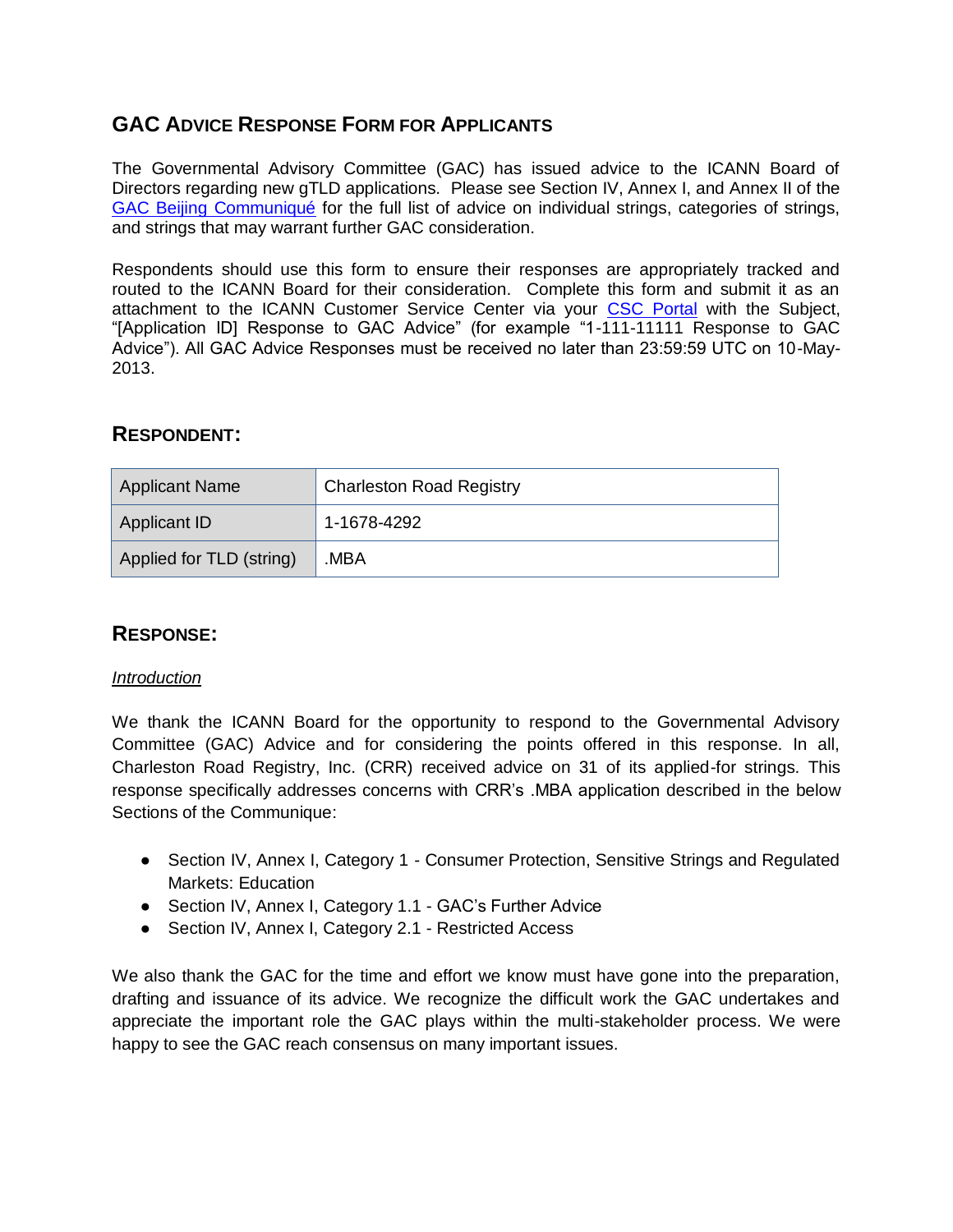CRR has always been and remains very committed to the security and stability of the domain name system as well as the success of the new generic top-level domain (gTLD) program and it is in that spirit that we submit the following response to the GAC Advice.

### *CRR's Response to Category 1 GAC Safeguard Advice for .MBA*

CRR's underlying new gTLD business philosophy is that all of our registries operate in a way that is consistent with applicable laws. As stated in our application for .MBA, our mission is to help make information universally accessible and useful by extending the utility of the DNS while enhancing the performance, security, and stability of the Internet for users worldwide.

Category 1 safeguard advice suggests the following safeguards should apply to the .MBA string under the Education category. It is our belief the safeguard advice the GAC has is already addressed in our application for .MBA. The following table outlines the GAC's safeguard advice and how our .MBA application addresses it.

| # | <b>Safeguard Advice</b>                                                                                                                                                                   | <b>CRR Response</b>                                                                                                                                                                                                                                                                                                                               |
|---|-------------------------------------------------------------------------------------------------------------------------------------------------------------------------------------------|---------------------------------------------------------------------------------------------------------------------------------------------------------------------------------------------------------------------------------------------------------------------------------------------------------------------------------------------------|
| 1 | Registry's acceptable<br>policy<br>will<br>use<br>require registrants to<br>comply with all<br>applicable laws.                                                                           | CRR's response to question 28.3, Abuse<br>Policy Rights Reserved, of the Applicant<br>Guidebook explicitly states: "CRR reserves<br>the right to deny, cancel any domain<br>nameit deems necessaryto comply with<br>any applicable laws, government rules or<br>requirements, requests of law enforcement,<br>or any dispute resolution process". |
| 2 | Registry will require registrars to notify<br>registrants of the above requirement.                                                                                                       | CRR will include a provision in its Registry-<br>Registrar Agreement requiring all registrars to<br>notify registrants of this requirement.                                                                                                                                                                                                       |
| 3 | Registry will require registrants<br>with<br>sensitive health and financial data to<br>implement appropriate security measures<br>as defined by applicable law and industry<br>standards. | This advice is not applicable to our .MBA<br>application. The .MBA TLD targets only<br>verified MBA-awarding institutions and MBA-<br>related product and service providers. We do<br>not expect registrants of the .MBA TLD to<br>have commercial access to sensitive health<br>and/or financial data.                                           |
| 4 | will form<br>Registry<br>relationships<br>with<br>regulatory<br>self-regulatory<br>relevant<br>or<br>bodies to mitigate the risk of illegal activity.                                     | We are planning to have verification policies<br>associated with this TLD. CRR will work with<br>relevant regulatory or self-regulatory bodies<br>to establish these policies, and in some cases<br>we expect to continue to work with these                                                                                                      |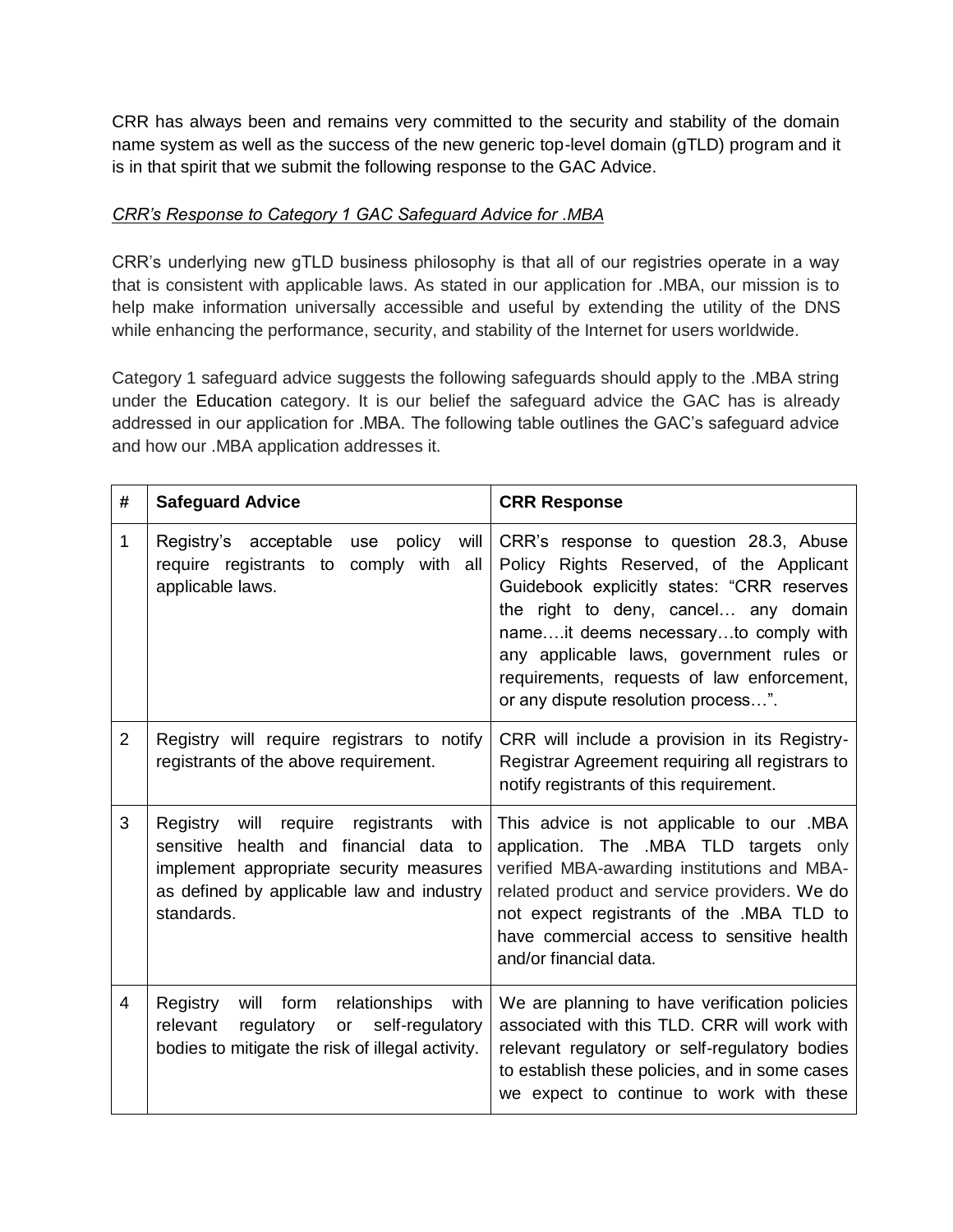|   |                                                                                                                                                                                                                   | bodies as a part of the verification process.                                                                                                                                                                                                                                                                                                                                                                                                                                                                                                                                                                                                                                                                                                                                                                                                                                                                                                                                                                                                                                                                                                                                                     |
|---|-------------------------------------------------------------------------------------------------------------------------------------------------------------------------------------------------------------------|---------------------------------------------------------------------------------------------------------------------------------------------------------------------------------------------------------------------------------------------------------------------------------------------------------------------------------------------------------------------------------------------------------------------------------------------------------------------------------------------------------------------------------------------------------------------------------------------------------------------------------------------------------------------------------------------------------------------------------------------------------------------------------------------------------------------------------------------------------------------------------------------------------------------------------------------------------------------------------------------------------------------------------------------------------------------------------------------------------------------------------------------------------------------------------------------------|
| 5 | Registry will require registrants to provide<br>a current point of contact for the reporting<br>of registration abuse, and the contact<br>details for their industry regulatory or self-<br>regulatory authority. | During the registration process, registrants<br>already required to provide<br>both<br>are<br>administrative and technical contacts, and<br>registrants have an ongoing obligation to<br>keep this information current. CRR intends to<br>treat the administrative contact as the point of<br>contact for reporting registration abuse.<br>Additionally, CRR has also taken steps to<br>mitigate issues arising from flawed registrant<br>contact details. CRR's response to question<br>28.8, Abuse Prevention, of the Applicant<br>Guidebook explicitly states: "CRR<br>will<br>registrant<br>information<br>authenticate<br>by<br>providing an email verification link sent to the<br>registrant to confirm its email address. In<br>addition, we will ensure an ongoing ability to<br>contact the registrant via email by confirming<br>the new email address as part of changes<br>affecting the contact information." ~and~<br>"CRR plans to regularly monitor registration<br>data<br>for<br>accuracy and<br>completeness,<br>employing authentication<br>methods, and<br>establishing policies and<br>procedures to<br>address domain names with inaccurate or<br>incomplete WHOIS data." |

## *CRR's Response to Category 1.1 GAC's Further Safeguard Advice for .MBA and Category 2.1 Safeguard Advice for .MBA*

Apart from the safeguards CRR has outlined above in order to address the GAC's specific safeguard advice for Category 1 strings, we also want to point out specific safeguards we have built into our application for the .MBA string.

CRR's application for .MBA is a "restricted access TLD model". Restricted access TLD model means we have committed to enhanced levels of protection and eligibility verification as part of the registration process for this TLD. Specifically:

- *Registration Process:* Registration criteria will be designed to protect the .MBA community.
- *Eligibility Verification Process:* At the time of registration, registrars will be required to verify that each potential registrant is in fact a member of the applied-for community in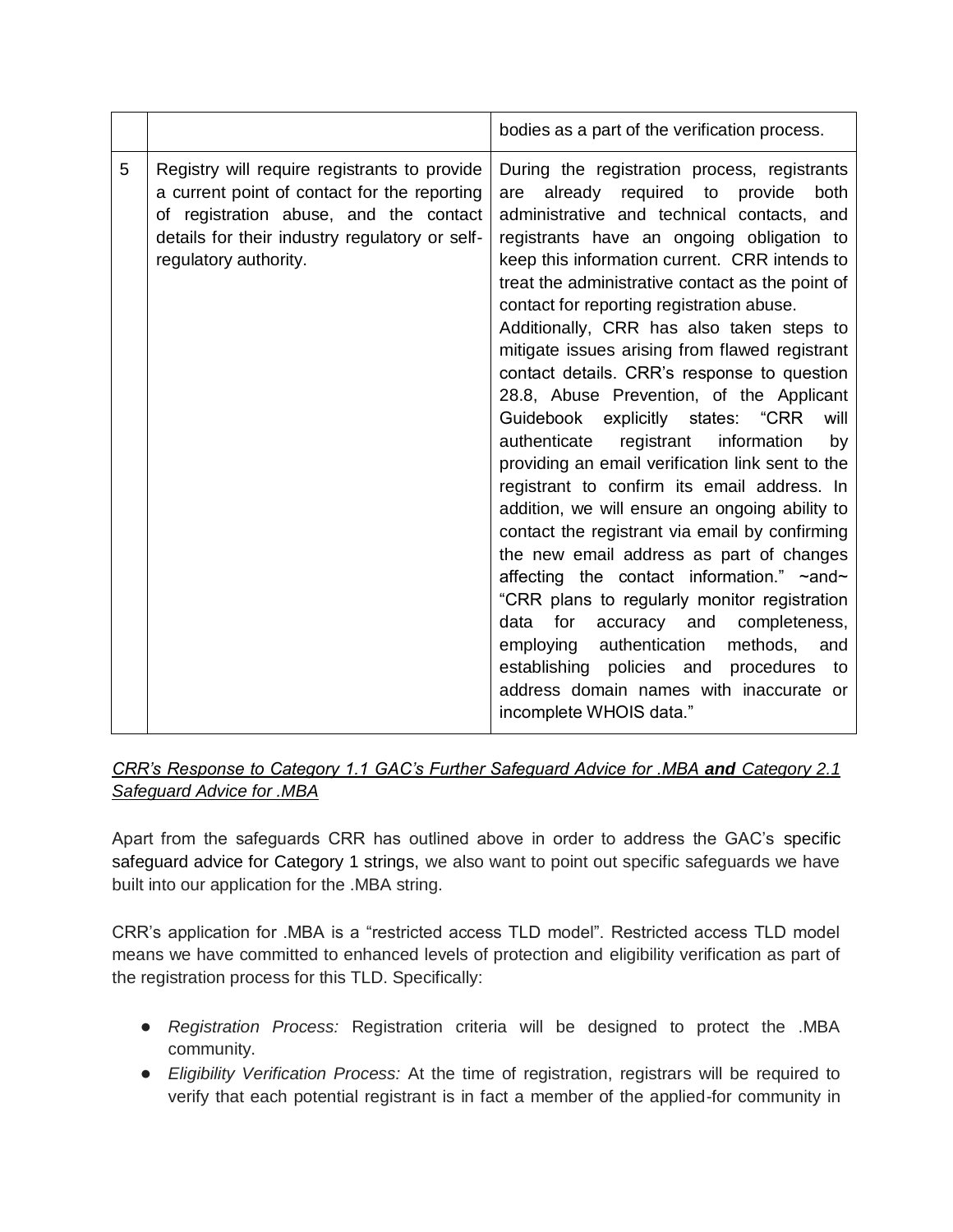order to register a second-level domain in .MBA. Additionally, CRR reserves the right to adopt certain monitoring measures, including periodic audits, and the right to adopt enforcement measures, including a request that registrars facilitate a user reporting method to log complaints and⁄or potential instances of misuse within the gTLD.

● *Rights Protection Mechanisms:* As set forth below in our discussion of additional safeguards, CRR is committed to implementing strong and integrated intellectual property rights protection mechanisms which build upon ICANN's required policies while encouraging innovation, competition, and choice on the Internet.

### *Additional Safeguards Provided for All CRR Applications*

Finally, as part of our commitment to improving the Internet ecosystem through the new gTLD program, CRR seeks to mitigate the problem of abusive registrations and uses of domain names. We recognize that such abuses create security and stability issues for the registry, registrars, and registrants, as well as for users of the Internet in general. Accordingly, CRR will work hand-in-hand with our parent company, Google Inc., to provide a secure Internet space for all of our new gTLD registries, where harmful practices such as phishing, malware, spamming, pharming, and child pornography are not tolerated. Our robust abuse policy will ensure that CRR has the authority to suspend, cancel, or transfer domain names that violate such prohibitions.

In addition, we have worked with the community to develop additional intellectual property rights protection mechanisms that build upon ICANN's requirements, stipulated in the Applicant Guidebook, but still allow for ample competition and choice on the Internet. In addition to the carefully negotiated requirements mandated by ICANN, CRR has committed to double the length of the mandatory Sunrise Period from 30 days to 60 days and to extend the Trademark Claims Service indefinitely for all of our open registries. The recent expansion of the Claims Service that allows up to 50 previously abused strings per Trademark Clearinghouse submission to be included, coupled with our indefinite Claims Service significantly reduce rights holders' burdens by reducing monitoring costs and deterring potential cybersquatters. CRR's commitment to engage in pre-registration verification of potential domain name registrants should further serve to reduce fraudulent practices and to facilitate better communication between the parties to a dispute.

We believe that such measures provide strong safeguards against potential abuse across CRR's registries, and we will continue to maintain an open dialogue with the community as we work on drafting and implementing our policies.

#### *Conclusion*

CRR believes its .MBA application aptly addresses the GAC's concerns articulated in its Category 1 and Category 2 GAC safeguard advice and should be permitted to continue through the new gTLD implementation process. We would like to thank the Board for its consideration of